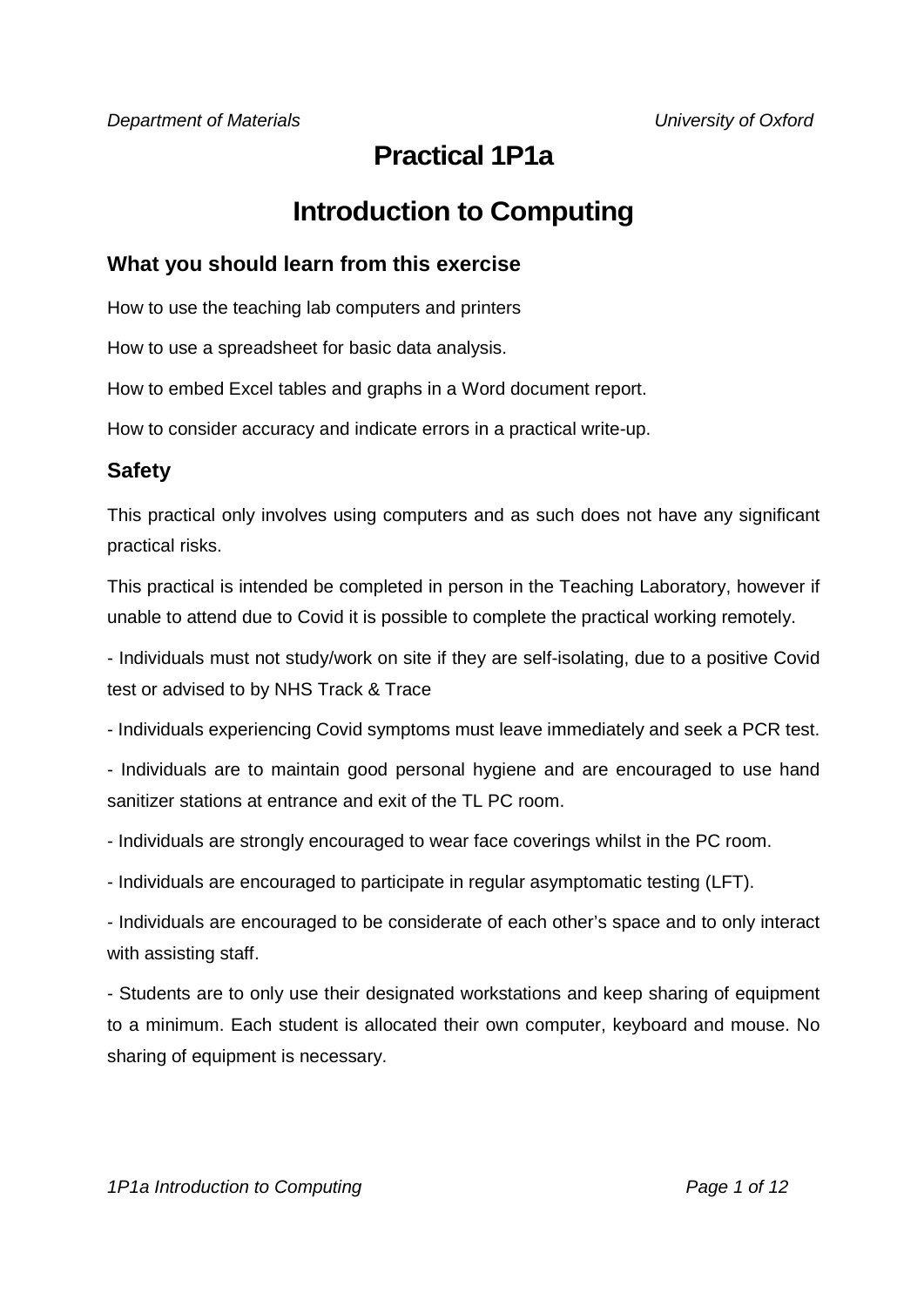# *Department of Materials University of Oxford*  **First Login**

The teaching laboratory computers all run Windows 10. During term time the computers are set to default to using SSO login credentials via the OX.AC.UK domain. Use your university SSO login credentials to logon to the teaching laboratory computer. e.g. OX.AC.UK\abcd1234 or abcd1234@OX.AC.UK

## **Create a working folder**

Open the file explorer window (Start->Search "explorer", or use shortcut Windows+E). On the teaching laboratory computers your main directory is stored on network drive "O:" which is on the department fileserver. This means that it does not matter which computer you sit at when using computers within the computer room.

It's a good idea to keep future work (practical's, etc.) in suitably named folders so that you can easily tell what is what. Create a new folder on drive O: called "1P1a" (click to select drive O: then use the ribbon button "New Folder" or right-click the viewing pane and select New -> New Folder).

## **Review example completed spreadsheet**

There is an example completed spreadsheet "Practical 1P1a complete.xls" available in https://canvas.ox.ac.uk under course "Practical Classes" and module "Michaelmas Term". Download "Practical 1P1a complete.xls" to your newly created "1P1a" folder and open with Excel.

The worksheet shows the results of running a model of plastic behaviour of a metal, to simulate the effect of grain size (d) on yield stress  $(\sigma_{v})$ . The expected relationship is:

$$
\sigma_y = B + \left(A/d^{0.5}\right)
$$

where d is the grain size and A and B are constants. The table in the upper left-hand corner shows the results: the yield stress produced by the model is shown for various simulated grain sizes. There is also a column where  $1/\sqrt{d}$  has been calculated, so that we should be able to get a straight line by plotting  $\sigma_{\rm V}$  against 1/ $\sqrt{d}$ . From this we can then calculate A and B (the intercept and gradient of the best fit line). Click on the "Graph" tab at the bottom to change worksheet and view the completed graph.

*1P1a Introduction to Computing Page 2 of 12*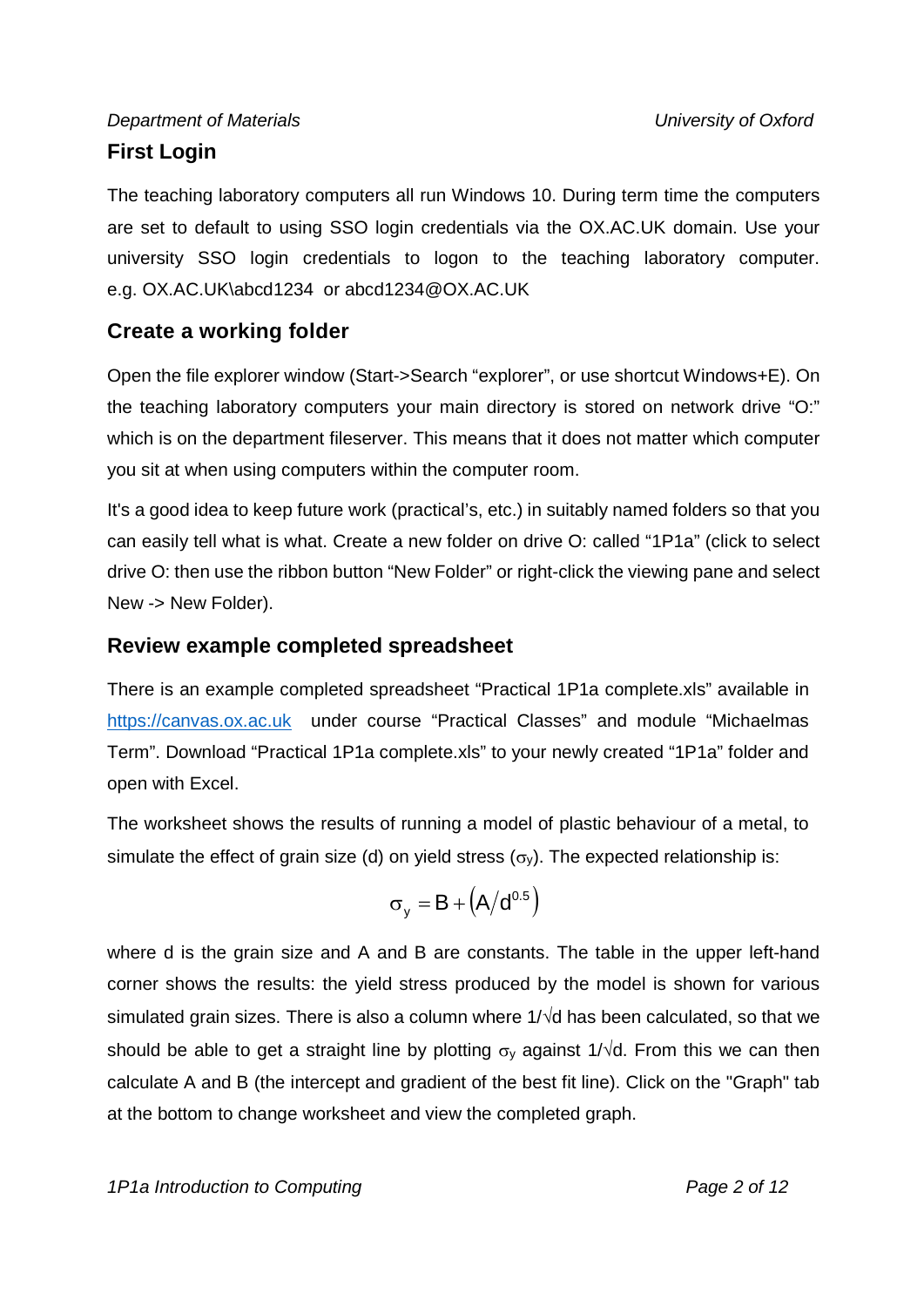In this computing exercise, you will build up this spreadsheet step by step. You will then present these results to the Demonstrator. You should include an estimate of the errors (lack of accuracy) in the original data and therefore the error in the calculation of the parameters A and B.

## **Create your own graph using the data provided**

There is a spreadsheet "Practical 1P1a blank.xls" available in https://canvas.ox.ac.uk under course "Practical Classes" and module "Michaelmas Term". Download "Practical 1P1a blank.xls" to your newly created "1P1a" folder and open with Excel.

This version of the spreadsheet only has the basic data in it. (The example file "Practical 1P1a complete.xls" should still be open and available for reference; see VIEW tab / WINDOW group / SWITCH WINDOWS item in the Excel menu ribbon. Alternatively you might like to ARRANGE ALL as TILED for side-by-side viewing.)

If prompted you may need to click on "Enable Editing" to trust the downloaded document.

Click on cell B2, and drag down to B6 which selects the column title "d(mm)" and values for grain size which will become the x-axis for the graph. Hold the control key down (this lets you select non-adjacent areas at the same time), and move the mouse to D2; drag over the D2:D6 cells, which selects the "Stress(MPa)" title and data that you need to plot on the y-axis..

Now create an X-Y scatter plot with the selected data, using the column B data series for X-data and column D for Y-data. ( See INSERT tab / CHARTS group / SCATTER item – version showing just points with no lines)

You can see that the stress on the system falls as the grain size (d) increases. However the theory predicts that it falls linearly as  $1/\sqrt{d}$ . To see this, you need to plot the yield stress against  $1/\sqrt{d}$ , not d.

Save the modified blank spreadsheet in your 1P1a folder with new filename "Practical 1P1a results.xls".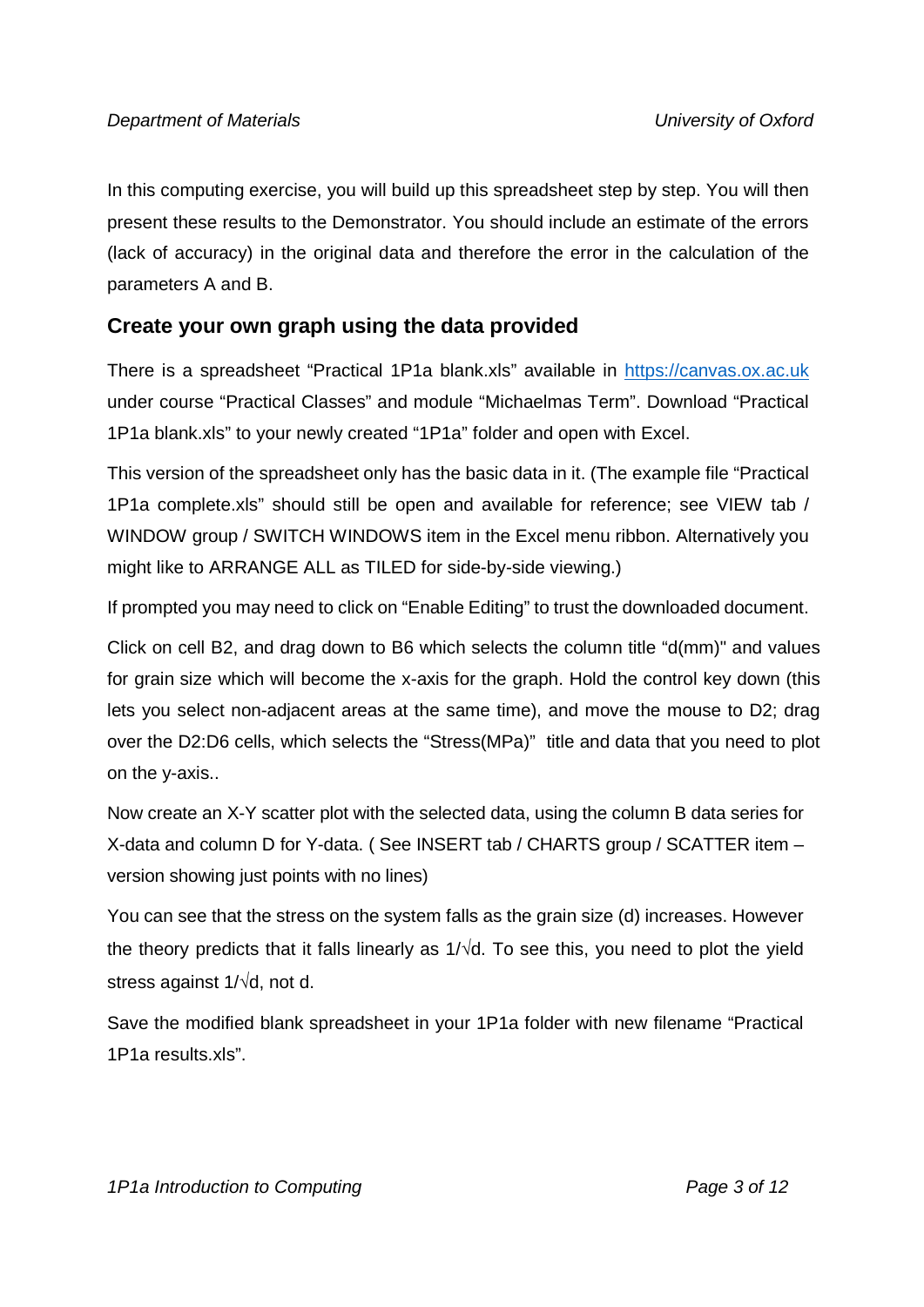### **Adding a new data series to the graph.**

I have left a blank column (C) for you to put in the  $1/\sqrt{d}$  data. Select cell C3, and type " =1/sqrt( " then click on cell B3 (i.e. you are pointing at what you want the square root of) then type " ) " and press "enter". The number 0.141 should appear in cell C3. You now need to copy this formula down over the remaining cells in column C. Click on cell C3 (if it's not already selected). You will see a little square in the bottom right-hand corner of the cell. "Grab" this by clicking and holding the left mouse button over it, and "drag" the box down over the cells below. Release the mouse button and the numbers will appear in all the cells as the same formula has been applied to the selected cells.

Save your work again when you have got this right.

Now you need to add this new data to the graph. Select cell C2 then "click & drag" to select cells C2-D6. Select the HOME tab / CLIPBOARD group / COPY item or use shortcut Ctl-C. This has copied these data onto the windows "clipboard". You will see (information bar at bottom of window) that Excel now wants to know where to put it! Click on the graph, thus activating the graph, and then select HOME tab / CLIPBOARD group / PASTE dropdown / PASTE SPECIAL item. Tick the "Categories(X values) in First Column" box, and then click "OK".

The graph accepts the data but it isn't quite right yet. The problem is that everything is being plotted against a common X-axis, so all the newly added  $\sqrt{d}$  data points all appear stacked above X=0. You need to set up a different X-axis for the  $\sqrt{d}$  data.

Make sure the chart is still active, and click on one of the data points that you have just added. The data points in this series will "light up", and you can now fiddle with its layout and characteristics. Selecting the chart causes CHART TOOLS to appear on the menu ribbon. Select FORMAT tab / CURRENT SELECTION group / FORMAT SELECTION item (or alternatively click the right mouse button and select FORMAT DATA SERIES item). A set of options pop up, and you want to alter the "axis" characteristic. Make the series plot on the "Secondary Axis". It is closer, but still not quite right, since a secondary Y axis has been put in and what you want is a secondary X-axis. Now select DESIGN tab / CHART LAYOUTS group / ADD CHART ELEMENT dropdown / AXES / SECONDARY HORIZONTAL which gets rid of the "Secondary Vertical axis" and turns on the "Secondary

*1P1a Introduction to Computing Page 4 of 12 <i>Page 4 of 12 Page 4 of 12*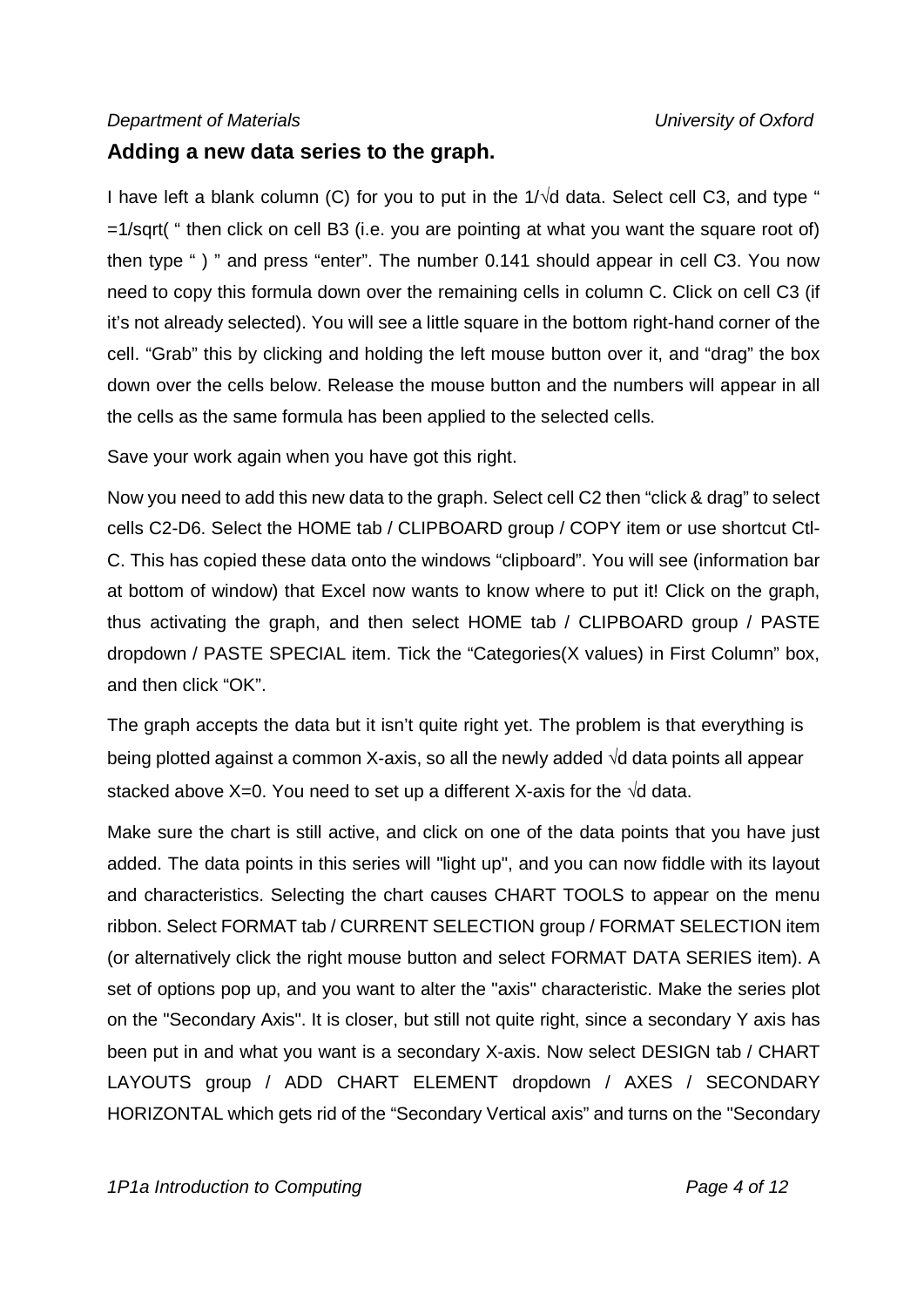Horizontal axis". The data points which previously appeared bunched above X=0 should now be distributed across the whole area of the graph.

A few more minor changes are desirable. The graph axes and the chart itself all need labeling. You could also select your new x-axis at the top, and format it to have a fixed scale that starts at 0.05 rather than 0.00. If there is a legend beside the graph, select and delete it. Comparing with the completed example, work out how to make the changes using the DESIGN tab / CHART LAYOUTS group / ADD CHAR ELEMENT dropdown menu.

Your graph should be looking better and suitable for presenting in your report. Time to save again!

### **Regression analysis**

There are two functions to perform regression analysis. One, "LINEST", returns the parameters of the best fit line (slope, intercept, goodness of fit, etc.). Another, "TREND", given a set of "wanted" X-values, returns the Y-values that lie on the best fit straight line to the real data (i.e. you can use the TREND results to plot the best fit line). We'll use both: TREND to get "best fit" values to plot, and LINEST to get A and B.

### **TREND**

First, set up a column of your desired Trend X-values on the data worksheet. I suggest values 0, 0.05, 0.10, 0.15 and 0.2, nice and regular. (See the finished version for an idea of where to put these - in F3 to F7). We will use the column to the right of our "Trend X" values to receive the "Predicted Stress" results.

- 1. Click and drag to highlight the empty "Predicted Stress" cells (G3:G7).
- 2. Click the "function" button, fx and search for TREND. Alternatively
- 3. select menu FORMULAS tab / FUNCTION LIBRARY group / MORE FUNCTIONS dropdown / STATISTICAL menu:TREND / (you will see that there are lots of other useful statistical functions available, such as "AVERAGE" and "STDEV".)
- 4. Click "next". A Function Arguments dialog box appears asking you to select the "known y's" (cursor is blinking in this bit) and "known x's". We want the stresses (cells D3:D6) for "known y". You can either type D3:D6 into the box, or drag the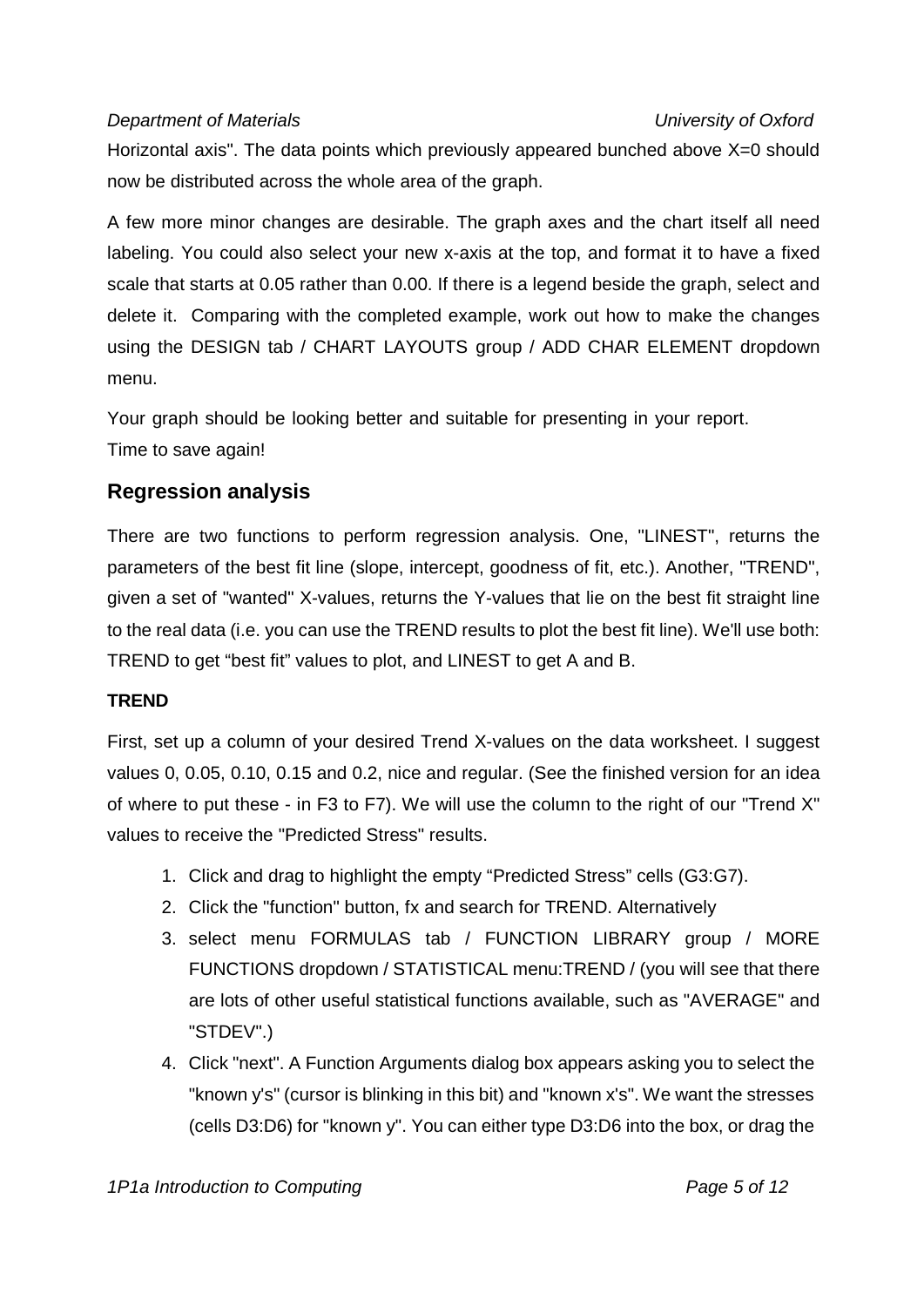"function wizard" panel so that you can see the spreadsheet data, and then just click and drag on the cells you want.

- 5. Now use the same method to select cells C3:C6 for the "known x's", and F3:F7 for the "new x's".
- 6. If you were to press OK now, then only one value will appear in cell G3. (if you did this you will need to undo!) What you actually need to do is to press Ctrl-Shift-Return all together. All the "best fit" Y-values now appear in cells G3-G7. Why the Ctrl-Shift? Because what you are entering is an "array formula". Each item in the "results" column is related to a calculation over the whole "source" column.
- 7. Now add the data we have just created to the graph, in the same way as you did above. Select F3:G7, copy it to the clipboard (HOME tab / CLIPBOARD group / COPY item), activate the graph and paste special (HOME tab / CLIPBOARD group / PASTE dropdown / PASTE SPECIAL item).

### Save it!

Finish the graph off / pretty it up:

- 1. Click on the "best fit" data, and format to remove the data points, and make the line a nice solid red.
- 2. Ensure that there are no lines joining the real data points.
- 3. Since there is no legend and there are two sets of data and two X-axes, insert some arrows to indicate which data points go with which X-axis. (INSERT tab / ILLUSTRATIONS group / SHAPES dropdown / ARROW item) Refer to example graph in the "Practical 1P1a complete.xls" spreadsheet.

### **LINEST**

You will now calculate the values A and B that fit:

$$
\sigma_y = B + \left( A / d^{0.5} \right)
$$

Select cells F11 and G11. Type "=" and use the "fx" button to activate the "function wizard" again. Set up the "LINEST" function, with C3:C6 as the "known x" and D3:D6 as the "known y". Remember to use Ctrl-Shift-Return (it's another array formula, producing the results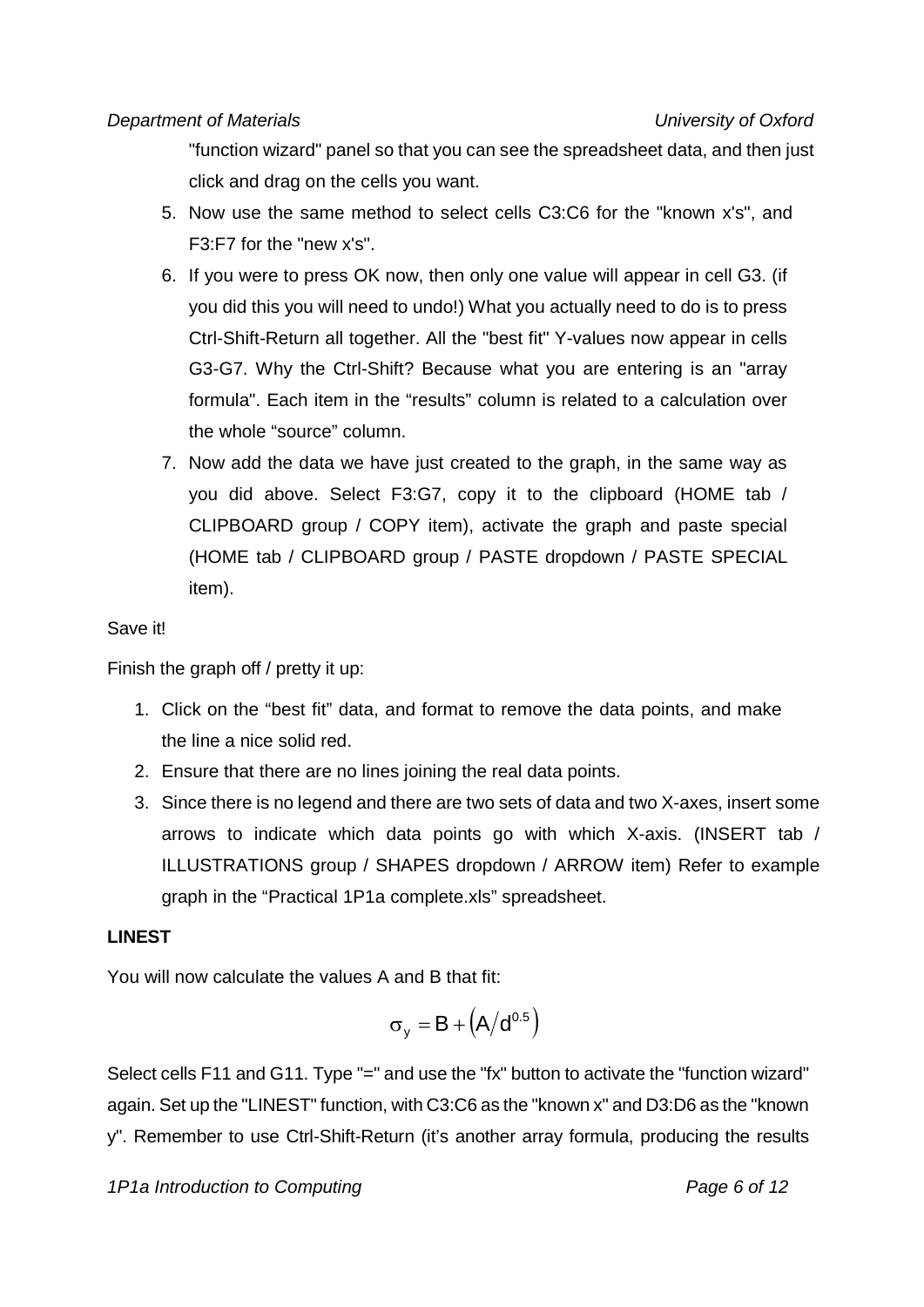from the "known y-values" D3:D6 and the "known x-values" C3:C6). Format the result to 2 decimal places. If you wanted to do so, you could confirm that these values do in fact give the same straight line that TREND returns by using this formula to create another table of model data and plotting another line on the graph.

Save the spreadsheet. The first part of the practical is now complete.

# **Write a one-page summary about this practical**

Start the application "Word". Add your name, today's date and the title of this practical report. This one-page write-up should contain a short paragraph about each of the following: the aim of this practical; what you have done; what results you obtained; how you analysed the data; what your conclusions are. Remember to clearly explain what data you have used and how you have modified it and what the graph shows.

Do not spend too much time making the write-up perfect – you need to try to finish the rest of this script!

To insert bits of spreadsheet into a word document:

- 1. Switch back to "Excel" (Alt+Tab switches between windows).
- 2. Select the bits you want from the spreadsheet (e.g. cells B2:D6) and copy (HOME tab:CLIPBOARD group:COPY item)
- 3. Switch back to "Word". (Alt+Tab)
- 4. I recommend pasting into Word as a "picture". (HOME tab / CLIPBOARD group / PASTE dropdown / PASTE SPECIAL item)

Save the document.

# **Printing and photocopying**

Printing in the Department uses your SSO credentials. On teaching lab computers select Start->Settings->Devices->Printers&Scanners to list the printers available on your teaching lab computer. You should find "followme" and "hb30-tl-hp401dn" in addition to several PDF printers.

"followme" should be the default printer. The followme print queue can be released at any of the color photocopiers within the department (e.g. if there is a problem with the Holder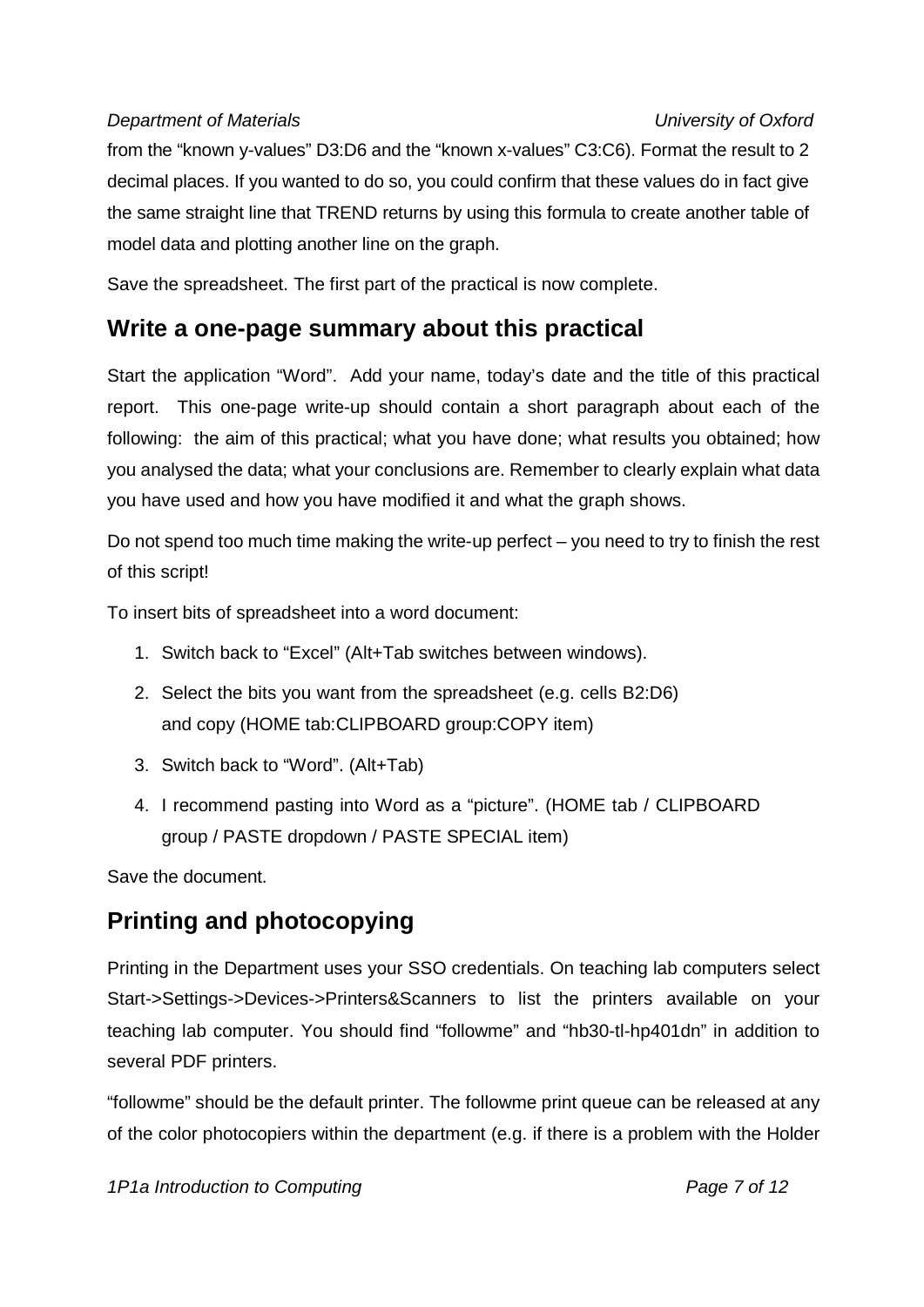Building photocopier try going to Reception and using the photocopier there instead).

"hb30-tl-hp401dn" is a small desktop black&white printer in the computer room. The printer will start printing paper as soon as you send your print job to that printer.

Further information about printing is at https://www.materials.ox.ac.uk/local/it/materialsprinting.html

Print your report to "followme" and then go and collect it

- go to the Holder Building photocopier in the main corridor near the stairs;
- present your university card to the contact-less card reader to authenticate;
- The photocopier should identify you and set your email address as the "scan-tome" email address. Then the photocopier will list any print jobs you have sent which can be released for printing on that device. Release your print job and pick-up the paper printout.
- After printing your document, you might also like to test using the scan-to-email functionality of the photocopier. Put the paper printout onto the glass for photocopying. Press Home button then select Scanner. Select the "Scan-to-me" email address and press Go button to start scanning the page. Insert next sheet of paper to scan or press # to finish (or wait 60 seconds timeout). A PDF scanned copy of your document has been emailed to you.
- When you finish using the copier logout by pressing either of the right-hand buttons showing the moon or the lock symbol.
- Note that spare toners are kept with the printer and can be fitted by users, but you probably will want to ask the Teaching Lab technician for assistance if you encounter problems with the copier.

Show the printout to the Demonstrator. They will check it over with you.

### **Further work - considering accuracy and errors**

Whenever you present data to support an argument it is important to be able to justify the accuracy of the data. For this practical you have been provided with model measurements of stress and grain size.

Let us first consider how this data may have been obtained. Each yield stress value represents a single measurement of the yield stress of one specimen. After testing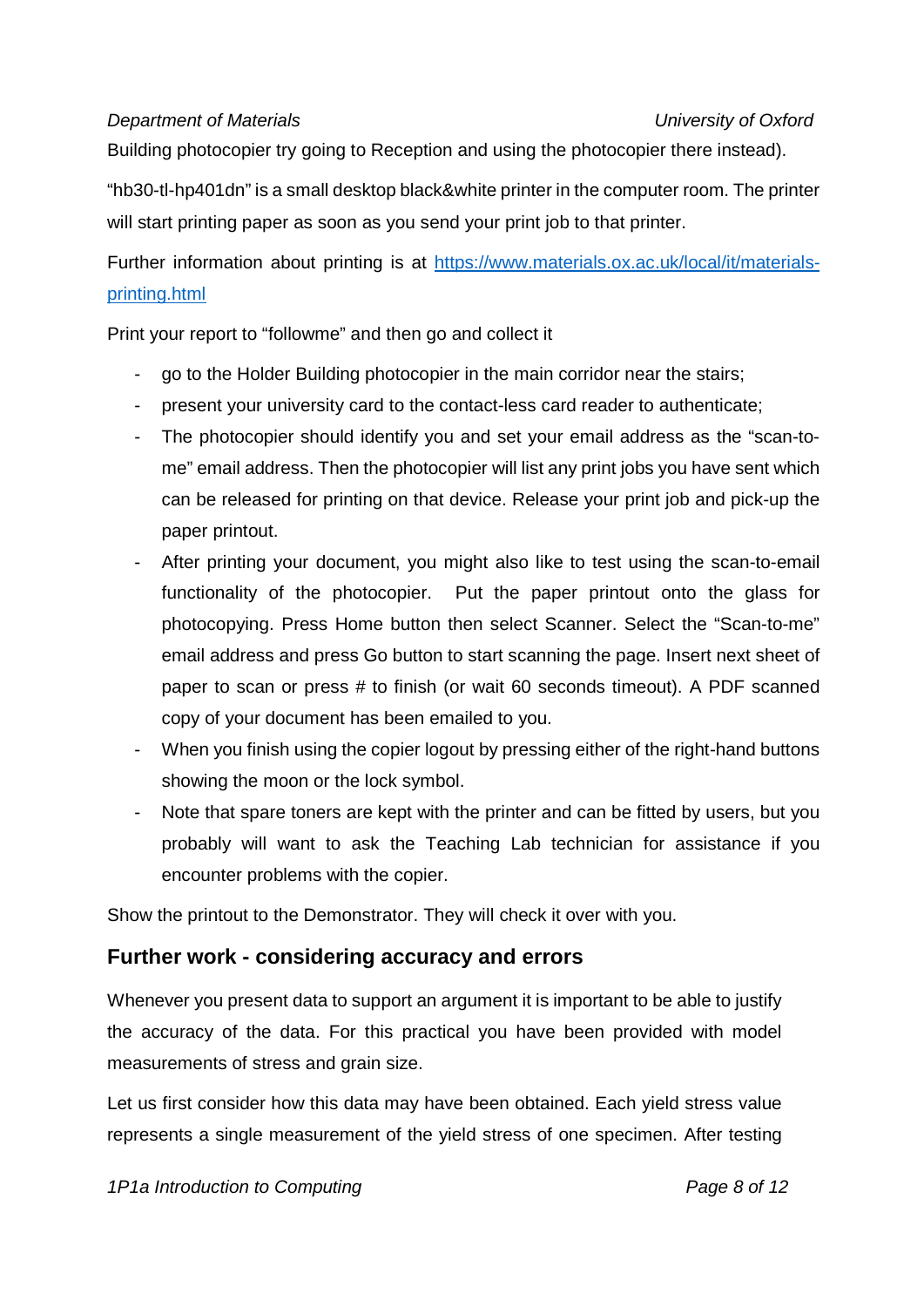the specimen has been examined metallographically from which the grain size has been measured as an average of measuring the size (average diameter? mean linear intercept method?) of lots of grains (> 100 grains?).

What is the (lack of) accuracy of these measurements? Since each yield stress measurement is a single measurement it has one value, but the value (e.g. 19 MPa) has a precision of ±0.5 MPa due to being measured to the nearest 1 MPa. However the grain size is an average of lots of measurements therefore it is possible to statistically analyse these measurements to determine the standard error of each average. This is done from the standard deviation of the data assuming a Gaussian distribution and therefore gives a different error for each specimen.

The original spreadsheet "Practical 1P1a complete.xls" has a worksheet tab called "Data with errors" which contains additional data for the errors in the stress and grain size measurements. These errors have then been added to the graph as error bars as shown on the worksheet tab called "Graph with errors".

It is also desirable to consider the accuracy of the best fit line, especially the resultant parameters A and B. We could get an approximate measure of that by putting a ruler over the data with the error bars and calculating the lines with maximum gradient and line with minimum gradient to give an estimate of the possible range of best fit line. This is shown on the second graph on the worksheet tab called "Graph with errors". However be aware that this is approach is not mathematically justifiable! There is a proper mathematical treatment for calculating the accuracy of the best fit line taking into account known errors presented in "Errors of observation and their Treatment" by J. Topping (Chapman and Hall) but it is not incorporated into Excel and is beyond the scope of this practical.

The analysis of errors is very important and will be covered in considerable detail later in the course. At this early stage in the course students are expected to be aware of the magnitude and source of errors and students should include consideration of errors when presenting data in practical write-ups.

# **Add error bars to your graph**

(DESIGN tab / CHART LAYOUTS group / ADD CHART ELEMENT dropdown / ERROR BARS item / MORE ERROR BAR OPTIONS...)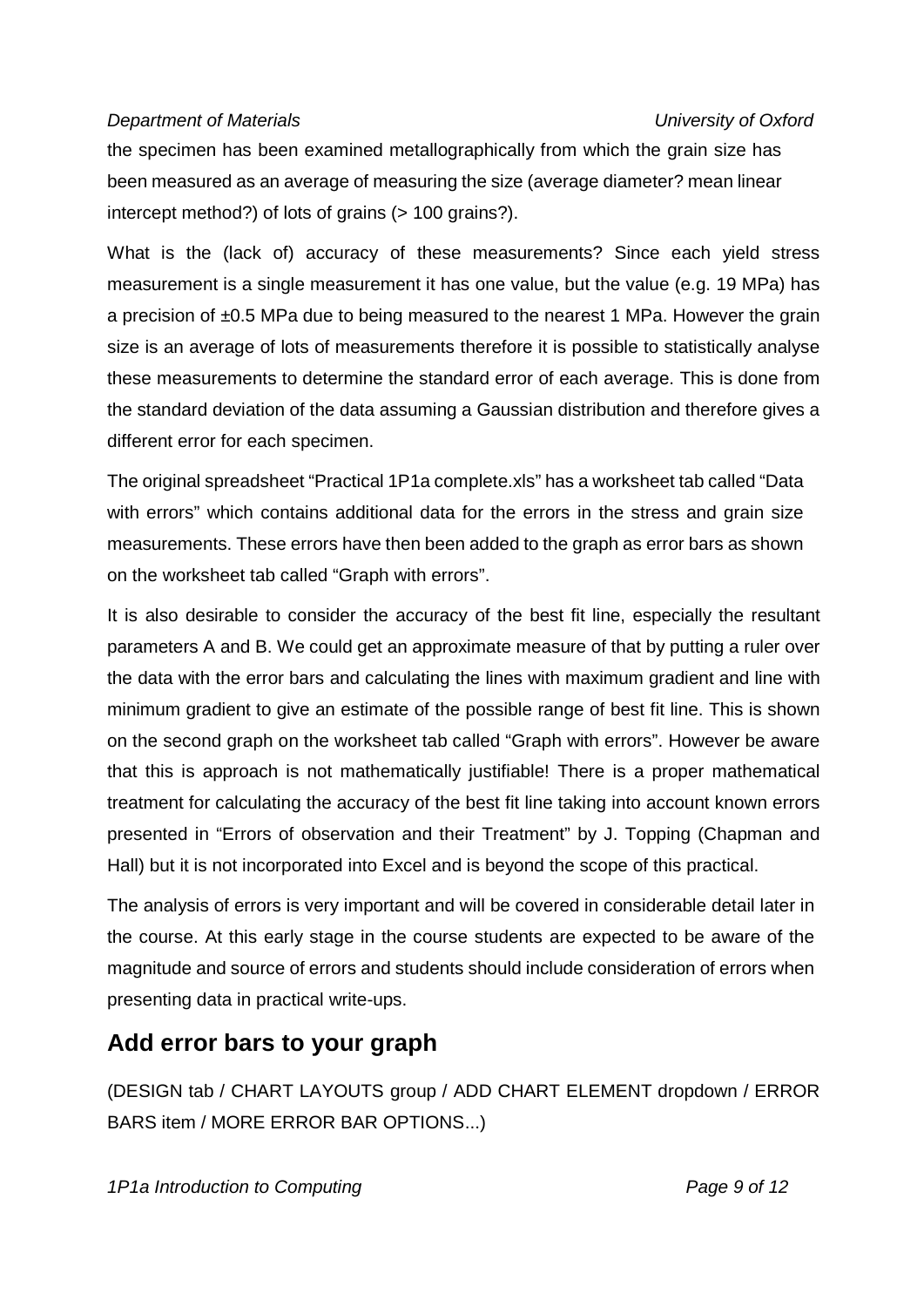Use the help menu in Microsoft Excel to work out how to add error bars to your graph! (have a play around and see if you can work out how excel does error bars…)

You should also look at the spreadsheet "Practical 1P1a complete.xls" and try to work out how the error data given on the sheet called "Data with error" has been added to the graph entitled "Petch Plot with error bars" on the worksheet "Graph with errors".

Consider the specimen with Stress = 11 MPa. We could ask how significant is it that this point does lie off the best-fit line? When you add the error bars you find that the best-fit line is intersected by the error bar indicating that the off-set of the data point from the line is not significant.

If you want to get more marks for your practical write-up you should give a brief description of errors in the practical and incorporate the new graph with error bars.

Updated your practical write-up with data and graph including error bars and add a brief description of how errors have been considered and what the errors are in the values of A and B. You will probably need to extend your write-up onto a second page.

# **Finishing**

When you have finished, print off the final word processor document including the consideration of errors, and show it to the Demonstrator. They will check it over with you, to make sure you are clear on all points of this exercise.

Note: there are no marks given for this "practical". It is for your benefit; unless you can do the basic data manipulation dealt with here, you may have problems in handling and presenting data from many of the other practicals.

# **Feedback**

This practical class does not use the formal online practical feedback assessment questionnaire however you are invited to complete following paper feedback form and put your anonymous responses in the letterbox located in the corridor outside the teaching labs.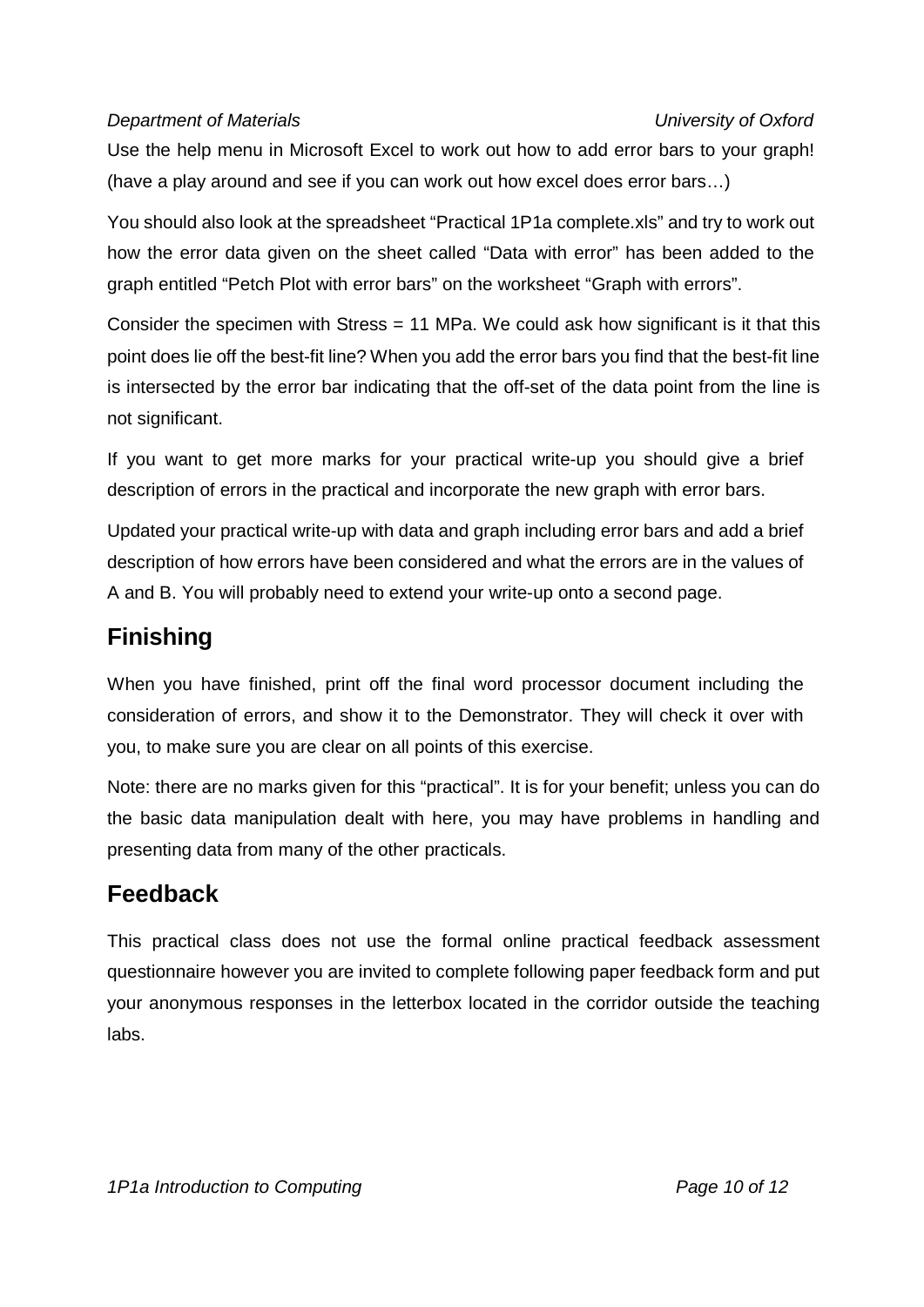# **Additional Information**

As a member of Oxford University your Nexus365 account provides Office365 which can be used online via a web-browser at http://www.office365.com (click Sign-In at top right of page and enter username@DOMAIN e.g. abcd1234@OX.AC.UK then at the Oxford Webauth webpage enter your username and password).

Note that your account is also licensed to be able to download and install upto 5 copies of Office365 onto your personal computers (see "Install Office" button top right).

Note that your account also comes with 5Tb of storage space within OneDrive. You can access your OneDrive folder from anywhere via the web. You might choose to upload the practical class files from your home directory on the department fileserver into OneDrive so that you can access them easily.

It is important to ensure you have a backup of your university files and data. You are recommended to install OneDrive on your personal computer and use it to store all your university files, just in case you have a problem with your home computer. You are also recommended to use the university backup service Code42 to backup your home computer.

The department runs a terminal server which allows any member of department to use Remote Desktop to remotely login as though sitting at a departmental desktop and to access files on the departmental fileserver, like you would do when using the computers in the teaching lab computer room. Please follow guidance at https://www.materials.ox.ac.uk/local/it/materials-remote-working.html to make a VPN connection into the university network and then make a RDP connection to oumsts.materials.ox.ac.uk before login with <SSO>@OX.AC.UK. When you have finished please fully signout/logout from the terminal server (do not just disconnect).

If you have any queries about computing or IT provision within the department please contact itsupport@materials.ox.ac.uk